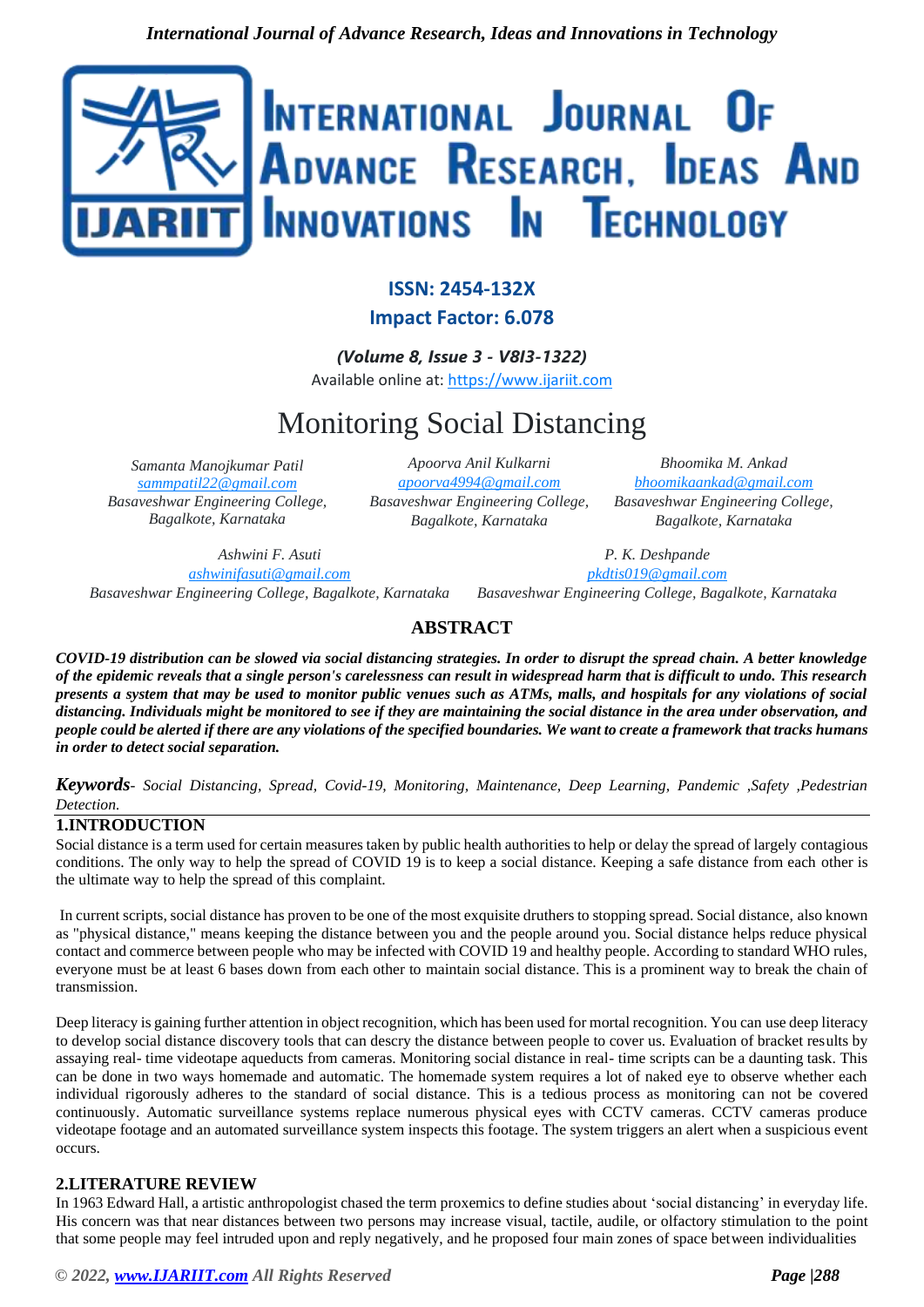# *International Journal of Advance Research, Ideas and Innovations in Technology*

- Intimate distance (lower than half a metre), similar as in giving or entering a clinch.
- Particular distance (about 1 metre), generally reserved for family or good musketeers.
- Social distance (2 to 3 metres), when meeting non-natives.
- Public distance (further than 5 metres), similar as in public donations.

• As the input frames are monocular (taken from a single camera), the simplest estimation system involves opting four points in the perspective view and mapping them to the corners of a cube in the raspberry's- eye view. This assumes that every person is standing on the same flat ground aeroplane. (5)

Seemanthini and Manjunath have Stationed the mortal discovery fashion for an action recognition system. Singh et al. proposed a mortal discovery frame for expansive surveillance in the megacity through CCTV cameras. They used the background deduction fashion to member moving objects, Distance and angle dimension of distant objects on an oblique aeroplane grounded on pixel variation of CCD image. (6)

Ming-Chi Lu Chen-Chien Hsu This paper presents an image- grounded system for measuring target objects on an oblique aeroplane grounded on pixel variation of CCD images for digital cameras by representing to two arbitrarily designated points in image frames. (9)

Social Distance Discovery by Netra S Patil, K Rani, Shreyas Rangappa have described about the fight against the coronavirus, social distancing has proven to be an effective measure to hinder the spread of the complaint. While numerous people are staying event to help flatten the wind, numerous of our guests within the manufacturing and medicinal diligence are still having to travel to work every day to insure that our introductory requirements are met. To help insure social distancing protocol in their plant, Computer vision along with deep literacy, machine literacy & image processing provides an effective result to live social distancing among humans across the moving frames. To achieve the below ideal, the algorithm was developed which would do person discovery & determine the distance between the human using clusters of the rambler in a neighbourhood by grabbing the feed from videotape. This approach of social distancing algorithm will red mark the persons who are near than an permissible limit. This study is proposed to support the conduct on Covid19 spread reduction. It provides an answer for detecting people gathering intimately in places like banks, shopping promenades, conventions, etc. The conception of a person discovery algorithm is employed to directly descry a person's presence in areas of interest and is also followed by measuring the space between the detected persons. (7)

Aquib Ansari suggested covering social distance using Deep Neuron Networks (DNN). Both studies handed a general discovery scheme without fastening on one type of input data. To negotiate this ideal of social distance monitoring, an algorithm is developed using object discovery system. Then, CNN grounded object sensor is explored to descry mortal presence. The object sensor's affair is used for calculating distances between each brace of humans detected. This approach of social distancing algorithm will red mark the persons who are getting near than a admissible limit. (1)

Dushyant Kumar Singh and Sumit Paroothi have given the information about the Surveillance systems are most generally used for monitoring/ surveillance of nearly all public and private places. Real time gesture of these systems add redundant capacity to the surveillance exertion. In similar cases, any suspicious or uneven exertion is detected by analysing the real time videotape sluice of the cameras through these system. This system is able to induce an alarm signal if there founds any suspicious fellow or unusual exertion in the defined point. It also generates the complete description related to the events happenings in form of textual warning dispatches. (3)

Zhengye yang, Mingfei sun, G Zussman have written the information about the propose of assessing sequestration- conserving social distancing analysis system (B-SDA), which uses raspberry's- eye view videotape recordings of climbers who cross business corners. We concoct algorithms for video tapepre-processing, object discovery and shadowing which are embedded in the known computer- vision and deep literacy ways, but modified to address the problem of detecting veritably small objects/ climbers captured by a largely elevated camera. We propose a system for incorporating rambler grouping for discovery of social distancing violations. (8)

Yew Cheong Hou have given the details about the paper presents a methodology for social distancing discovery using deep literacy to estimate the distance between people to alleviate the impact of this coronavirus epidemic. The discovery tool was developed to warn people to maintain a safe distance with each other by assessing a videotape feed. The videotape frame from the camera was used as input, and the open- source object discoverypre-trained model grounded on the algorithm was employed for rambler discovery. (2)

Imran Ahmad and Misbah Ahmad have a frame work The discovery model identifies peoples using detected bounding box information. Using the Euclidean distance formula, the detecting bounded box centroid's pairwise distances of people are to be determined. To estimate social distance violations between people, we used an approximation of physical distance to pixel and set a threshold. A violation threshold is established to estimate whether or not the distance value breaches the minimal social distance threshold. In addition, a shadowing algorithm is used to descry individualities in videotape sequences similar that the person who violates/ crosses the social distance threshold is also being tracked. Trials are carried out on different videotape sequences to test the effectiveness of the model. (4)

### **3.PROPOSED SYSTEM**

In proposed system we can use the background deduction by using the fixed camera by generating the focus mask. The conception of person discovery algorithm is used to directly descry a person's presence in areas of interest and is also followed by measuring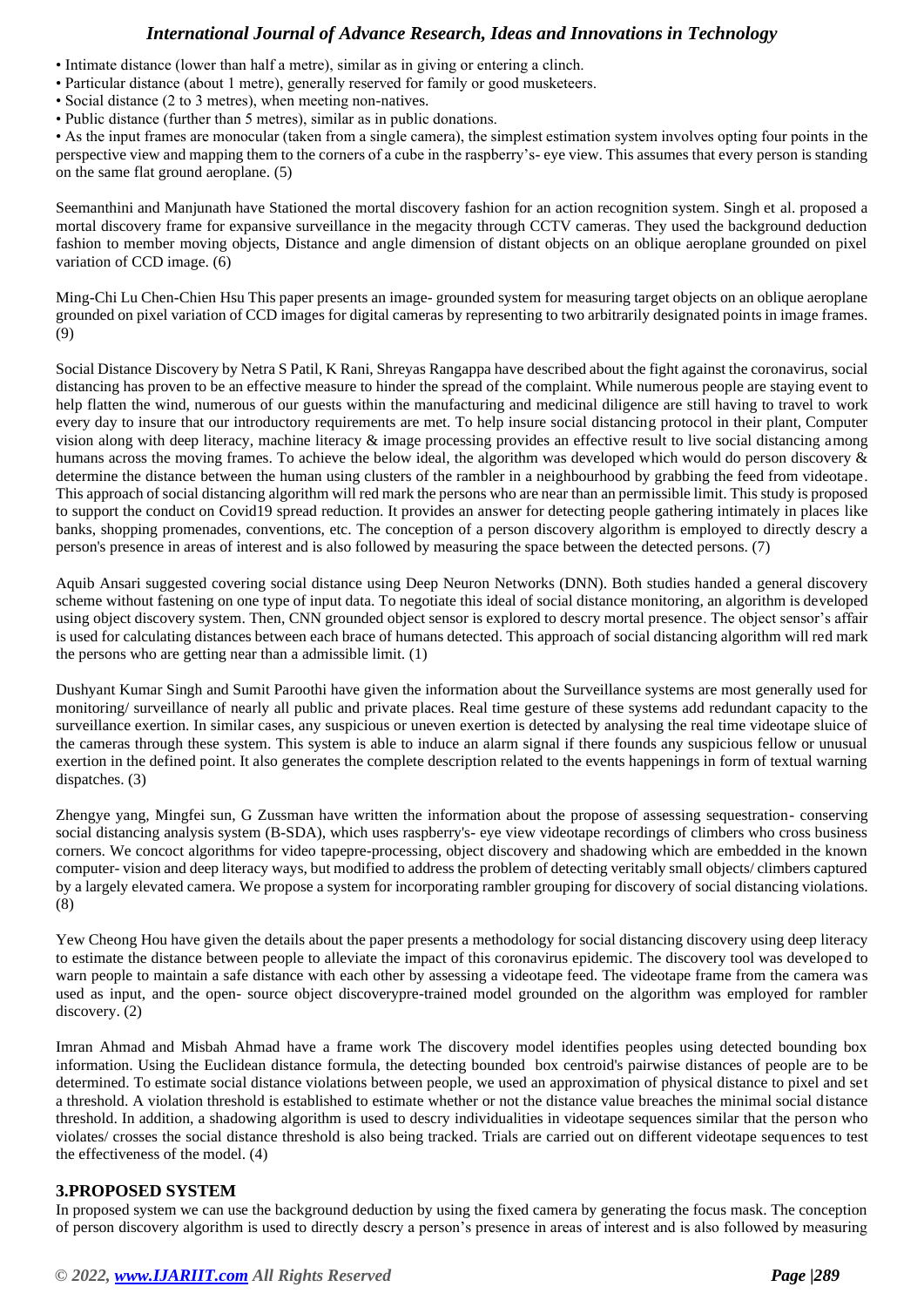# *International Journal of Advance Research, Ideas and Innovations in Technology*

the distance between the detected persons using the distancing calculating algorithm and pixel calculating algorithm. The overall script of monitoring for social distancing in public, as proposed, is presented then. Videotape sluice/ frame sequences entered from these cameras are fed to the object discovery and shadowing module for locating mortal presence in the scene. The parameters like 'centroid' of object/ person position and 'distance' among numerous similar centroids are estimated for measuring the degree of social distancing rehearsed. An alert is generated in changing the colour of the bounding box of humans detected, from green to red. The colour of the bounding box is green until there's a admissible distance between any two persons. As when this decreases, the colour of bounding boxes changes to red, which presents the social distancing violation, as the image or frame is divided into the particular size of blocks or regions. Further, these blocks are distributed into their separate classes. The categorization of blocks can be possible by different machine literacy and deep literacy paradigms. It might also be possible that regions contain part of the object, which introduces numerous bounding boxes around the object. The system will descry moving objects in all the directions within the range and it'll calculate distance between the detected objects.

- 1. Home page: When a user enters the website, they can view the home page.
- 2. Sign Up: New user can sign up to the website with all the credentials.
- 3. Login: If the user formerly registered/ sign up they can pierce fluently.
- 4. Object Detection: When videotape is uploaded from that the object is detected.
- 5. Object Identification: From the videotape the objects are linked.
- 6. Distance Calculation: The distance will be calculated between the objects.
- 7. Deliver message: The communication will be delivered to the object who are violating social distance.
- 8. Logout: The user logs out from the system after his work.



### **4.FUTURE SCOPE**

The images containing localized objects and to descry and give alarm communication to maintain the social distance of the detected person. We aim to design a model integrated with alert system which will be veritably useful for the admins who cover public gathering areas The work may be bettered in the future for different inner and out-of-door surroundings. Different discovery and shadowing algorithms might be used to help track the person or people who are violating or breaches the social distancing threshold.